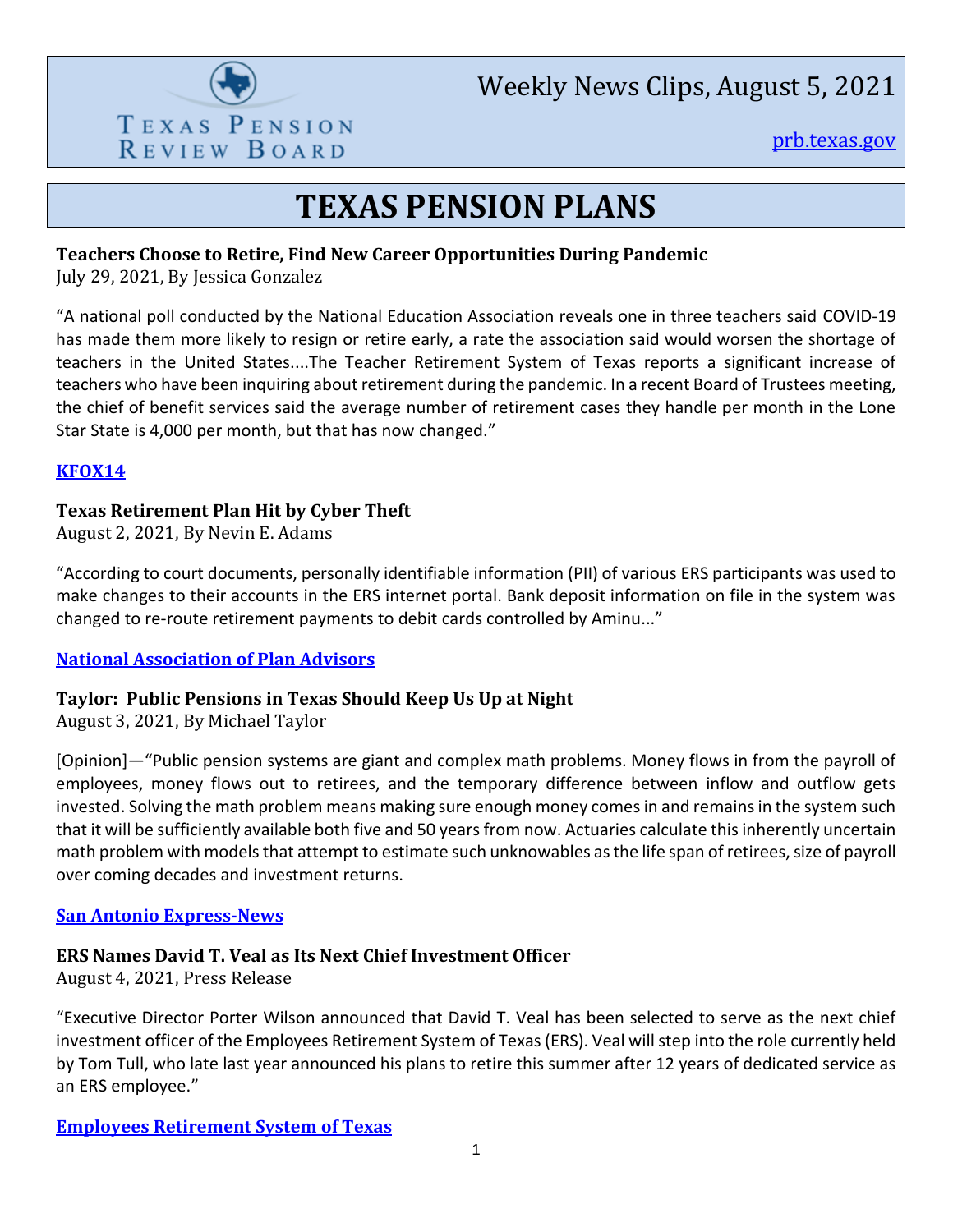## **TEXAS ECONOMIC INDICATORS**

### **Wimberly Hopes to Become Central Texas' Newest Music Hub**

Aug. 3, 2021, By Jala Washington

"According Abbott's office, [Texas Music Office]'s program, which has helped various Texas cities, gives communities insight on developing a music industry and communicating with musicians that a community is doing what needs to be done to attract and develop the industry's growth.

"The workshop is the first step in becoming a certified community, per Abbott's office. Once certified, Wimberley will be one of more than 20 other Texas cities with this official recognition....There are already two dozen music-friendly communities across Texas, including Austin, Round Rock, Dripping Springs and Bastrop. San Marcos and Kerrville in our area also want to apply for the designation.

## **[KXAN](https://www.kxan.com/news/local/hays/wimberley-hopes-to-become-central-texas-newest-music-hub/)**

### **Texas Has Already Lost 20,000-plus Hotel Jobs**

Aug. 3, 2021, By W. Scott Bailey

"New data from Oxford Economics and the American Hotel & Lodging Association predicts that the U.S. will lose nearly 486,000 direct hotel industry jobs by the end of 2021. Only five states — California, Nevada, Florida, New York and Illinois — are expected to suffer bigger losses than Texas.

"A 14% reduction in hotel jobs will be tough for Texas cities to overcome when travel rebounds. Multiple hospitality industry employers have warned for months that a labor shortage compounded by the pandemic could further extend the economic pain."

#### **[San Antonio Business Journal](https://www.bizjournals.com/sanantonio/news/2021/08/03/texas-has-already-lost-20-000-plus-hotel-jobs.html)**

#### **Perryman Report: Texas, Oklahoma Departure Could Cost Big 12 Communities \$1.3 Billion** Aug. 3, 2021, By Mike Copeland

"A reshuffled Big 12 without the universities of Texas and Oklahoma could cause a \$1.3 billion financial hit and the loss 18,063 jobs in the communities around the eight remaining Big 12 schools, according to a report by economist Ray Perryman cited multiple times during a legislative hearing in Austin on college sports in Texas.

"At the hearing, Baylor officials conceded that losing Oklahoma and Texas could short-circuit progress on placing a new basketball arena near downtown, a project well into the planning stage....Scenario 1 assumes the eight remaining Big 12 teams hang together....Scenario 2 envisions the Big 12 scattering to the wind, each team finding its niche wherever it can."

## **[Waco Tribune-Herald](https://wacotrib.com/business/local/perryman-report-texas-oklahoma-departure-could-cost-big-12-communities-1-3-billion/article_f2f77706-f4b0-11eb-ae7d-4b4aa3e15b80.html)**